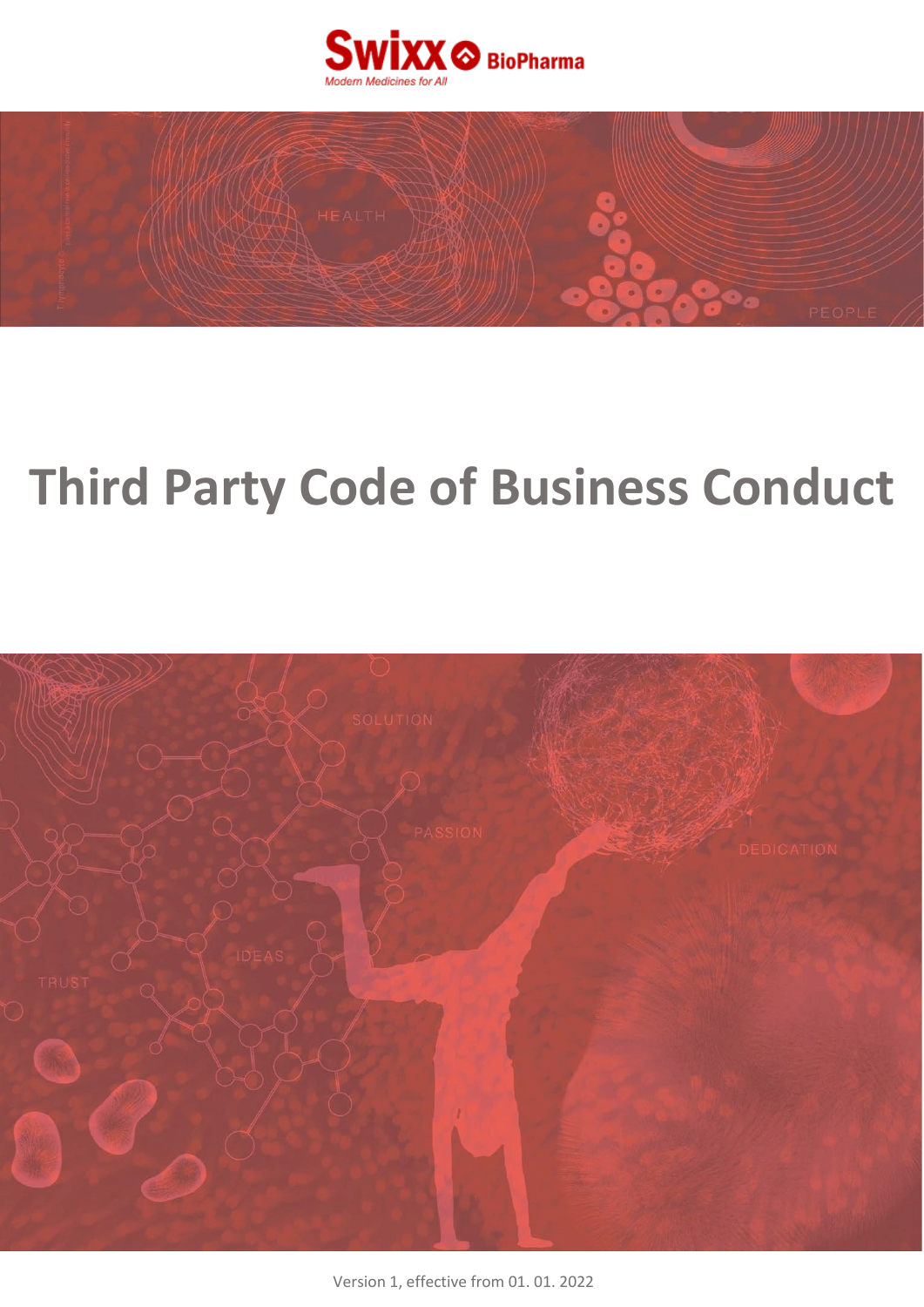# **Contents**

 $\bullet$ 

|  | Anti-Bribery/Anti-Corruption ("ABAC")<br>3       |                |
|--|--------------------------------------------------|----------------|
|  |                                                  |                |
|  | Antitrust                                        | 3              |
|  | <b>Business and Financial Records</b>            | 4              |
|  | Confidentiality                                  | 4              |
|  | <b>Intellectual Property</b>                     | 4              |
|  | Marketing and Promotional Practices              | 4              |
|  | Data Privacy                                     | 4              |
|  | Sub-contractors                                  | 5              |
|  | Trade Sanctions, Export Controls and Competition | 5              |
|  |                                                  |                |
|  |                                                  |                |
|  | Freely Chosen Employment                         | $\overline{7}$ |
|  | Child Labor and Young Workers                    | $\overline{7}$ |
|  | Anti-Slavery                                     | $\overline{7}$ |
|  | Non-Discrimination and Fair Treatment            | 7              |
|  | Wages, Benefits and Working Hours                | $\overline{7}$ |
|  | Freedom of Association                           | 8              |
|  |                                                  |                |
|  | Protection of the Health and Safety of Workers   | 9              |
|  | Environment                                      | 9              |
|  |                                                  |                |
|  |                                                  |                |

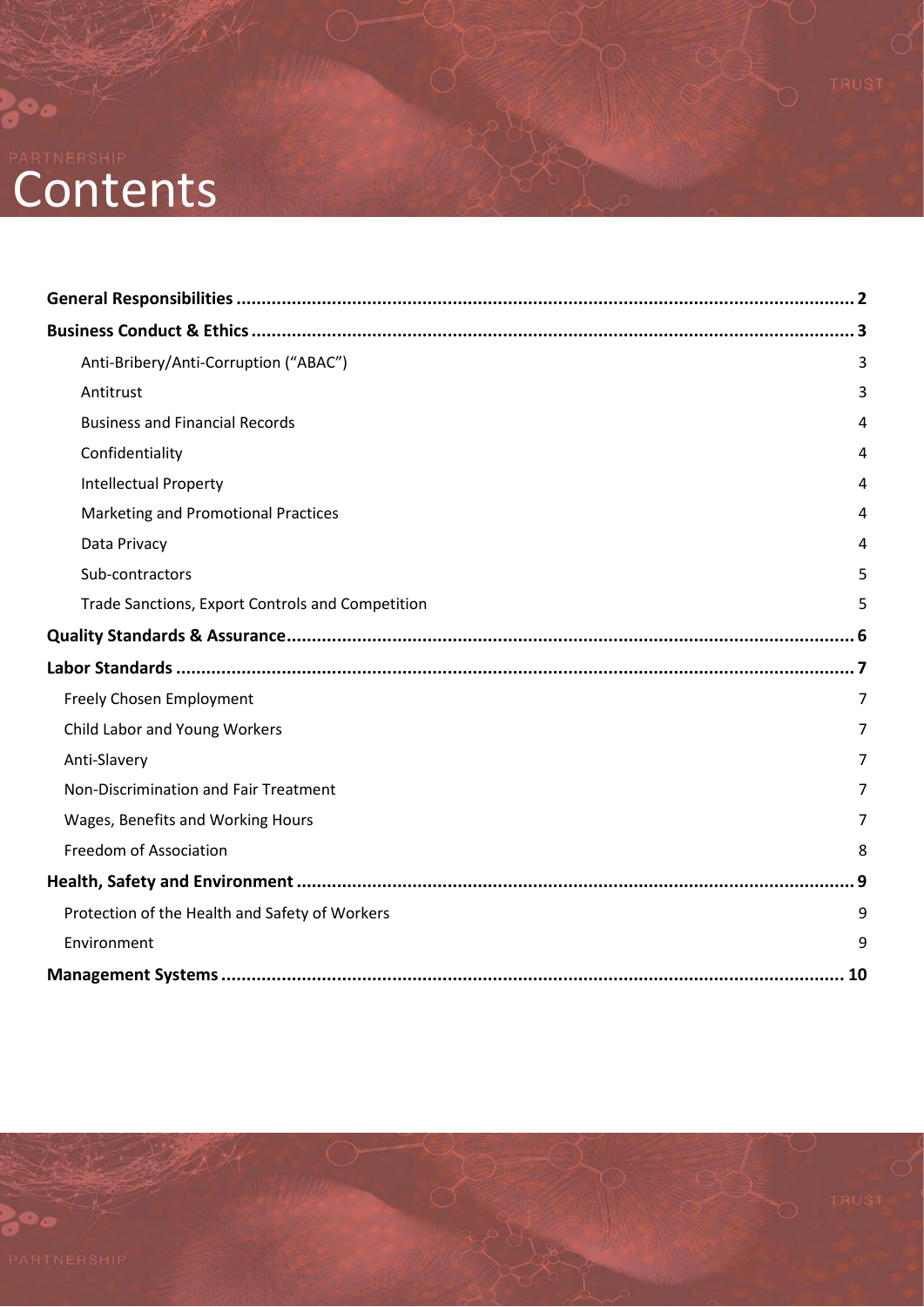# General Responsibilities

At Swixx Biopharma AG, its subsidiaries, and divisions (collectively "we", "Swixx" or the "Company") we aim to operate in a way that reflects the highest ethical standards. We operate within a framework of principles, guidelines and policies aligned with ethical, social, and environmental responsibilities to maximize the long-term sustainability of our business and the communities in which we operate.

Accordingly, Swixx strives to conduct business with Third Party Representatives including complementary workers, suppliers, copromote entities and other business partners (collectively, "Third Party Representatives") who share our commitment to the highest ethical standards and operate in a responsible and ethical manner.

Swixx relies on an innovative and competitive Third Party Representatives base to provide it with products and services that will meet its business requirements. Swixx employees are required to comply with the purchasing procedure and competitive bid rules, which are designed to ensure:

- Third Party Representatives are selected with a focus on best total value, including quality, service, and cost,
- Swixx intellectual, proprietary, and confidential capital is protected,
- Third Party Representatives are treated fairly and equitably,
- Worker safety and environmental stewardship is a priority.

Third Party Representatives' integrity, honesty, and business practices can impact Swixx's reputation. Third Party Representatives are therefore required to comply with the guidance provided in this Swixx Biopharma Third Party Code of Business Conduct ("Code"). Such compliance is required for a Third Party Representatives to be considered in good standing, and as a condition of continuing a business relationship with Swixx.

Third Party Representatives are expected and encouraged to seek guidance, raise concerns and to contact Swixx to ask questions and/or report concerns on the following link [compliance@swixxbiopharma.com](mailto:compliance@swixxbiopharma.com) about any potential misconduct or unethical behavior by Third Party Representatives, Swixx or their affiliated parties. The online option allows users to submit a report anonymously. Swixx is committed to non-retaliation and will maintain appropriate confidentiality and anonymity with respect to all disclosures.

By accepting Swixx's purchase order, concluding an agreement with Swixx or otherwise agreeing to do business with Swixx, all Third Party Representatives are agreeing to comply with the standards contained herein. This Code, or the demonstration of your compliance with it, does not create third-party beneficiary rights for any Third Party Representatives. The standards set forth in this Code are in addition to, and not in lieu of, the provisions of any legal agreement or contract with Swixx, when in conflict the more restrictive or specific provision applies.

#### **Respect of this Code by the Third Party Representatives will determine both the onboarding and the continuing commercial relationship between the Third Party Representatives and Swixx.**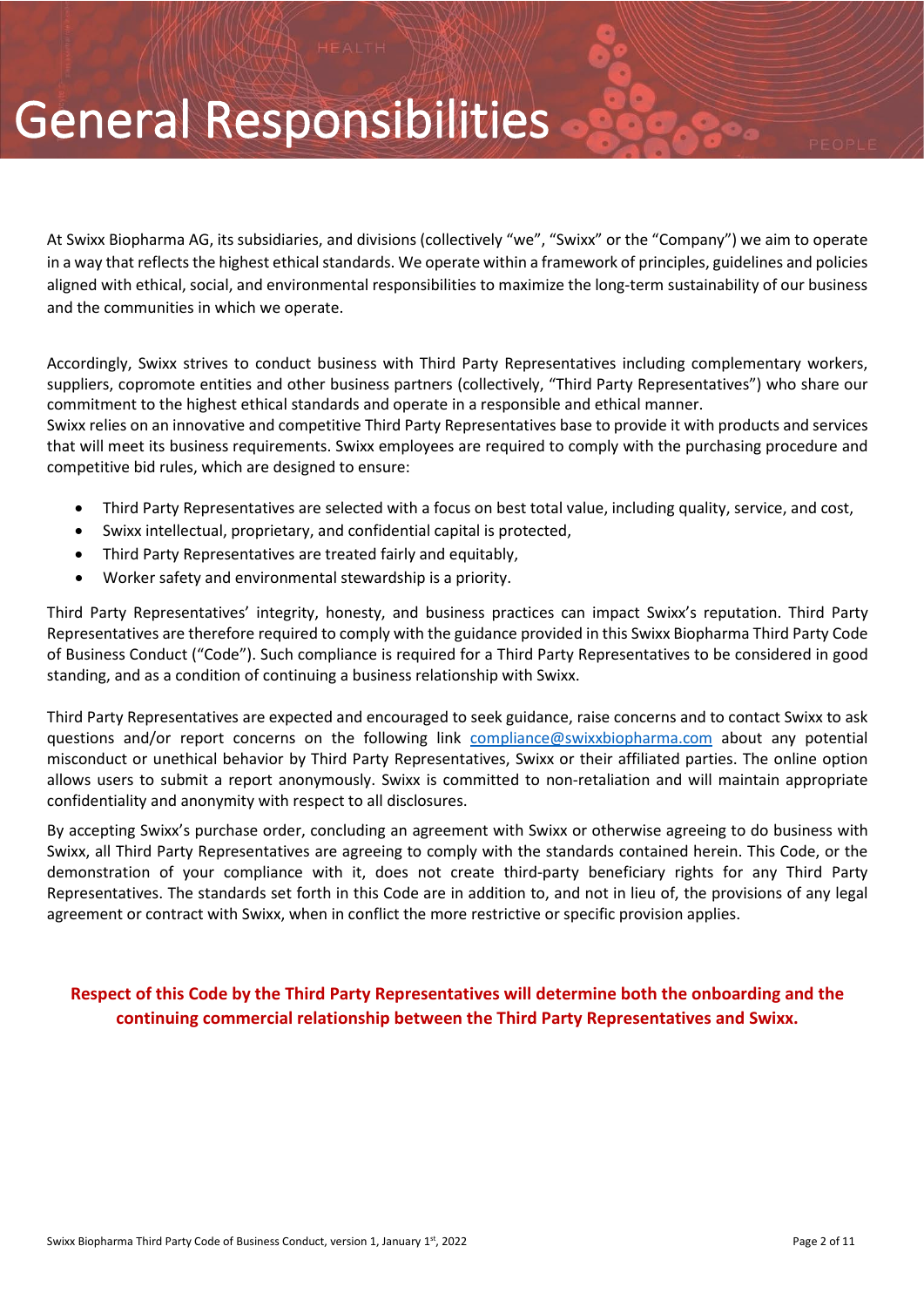# Business Conduct & Ethics

Swixx is a service organization and has many stakeholders. The patients, who's health and wellbeing depend on our ability to make essential medicines available to them at their moment of need, and the partners who have entrusted Swixx to represent their valuable companies and medicines in the countries where Swixx operate. We have set high standards to ensure that our interactions with all stakeholders and wider society should be conducted in an ethical and legal manner.

Our commitment to doing the right thing, which means complying with both the spirit and the letter of the laws that govern our industry, must extend also to our Third Party Representatives. This means acting respectfully, honestly and treating each other and all our customers, partners, suppliers and consumers fairly, and with dignity. We are committed to:

- Zero-tolerance toward bribery and corruption. Swixx prohibits and has zero tolerance of all forms of bribery.
- Handling personal data fairly and transparently in accordance with the laws and regulations that govern data protection and privacy, and
- Transparency and making full, accurate, timely, and understandable disclosures about our business**.**

Swixx requires that Third Party Representatives conduct their business in an ethical manner and act with integrity. The ethics elements include, but are not limited to:

## <span id="page-3-0"></span>Anti-Bribery/Anti-Corruption ("ABAC")

Never participating in bribes, facilitation payments or kickbacks of any kind, whether in dealings with public officials or individuals in the private sector. Swixx and its employees, as well as Third Party Representatives acting on behalf of the Company, can be held civilly and criminally liable for the misconduct of its partners and vendors. Swixx will conduct due diligence on selected Third Party Representatives before working with them, and manage the relationship for its duration, to ensure the activities of Third Party Representatives acting on behalf of Swixx are transparent and consistent with the Company policy.

Swixx is committed to observing the U.S. Foreign Corrupt Practices Act (the "FCPA"), the U.K. Anti-Bribery Act (2010) and the anti-corruption and anti-money laundering laws of the countries in which Swixx operates. Third Party Representatives must comply with all applicable ABAC and anti-money laundering laws, as well as laws governing lobbying, gifts, and payments to public officials, political campaign contribution laws, and other related regulations.

#### <span id="page-3-1"></span>Antitrust

Conducting business in full compliance with antitrust and fair competition laws that govern the jurisdictions in which they conduct business.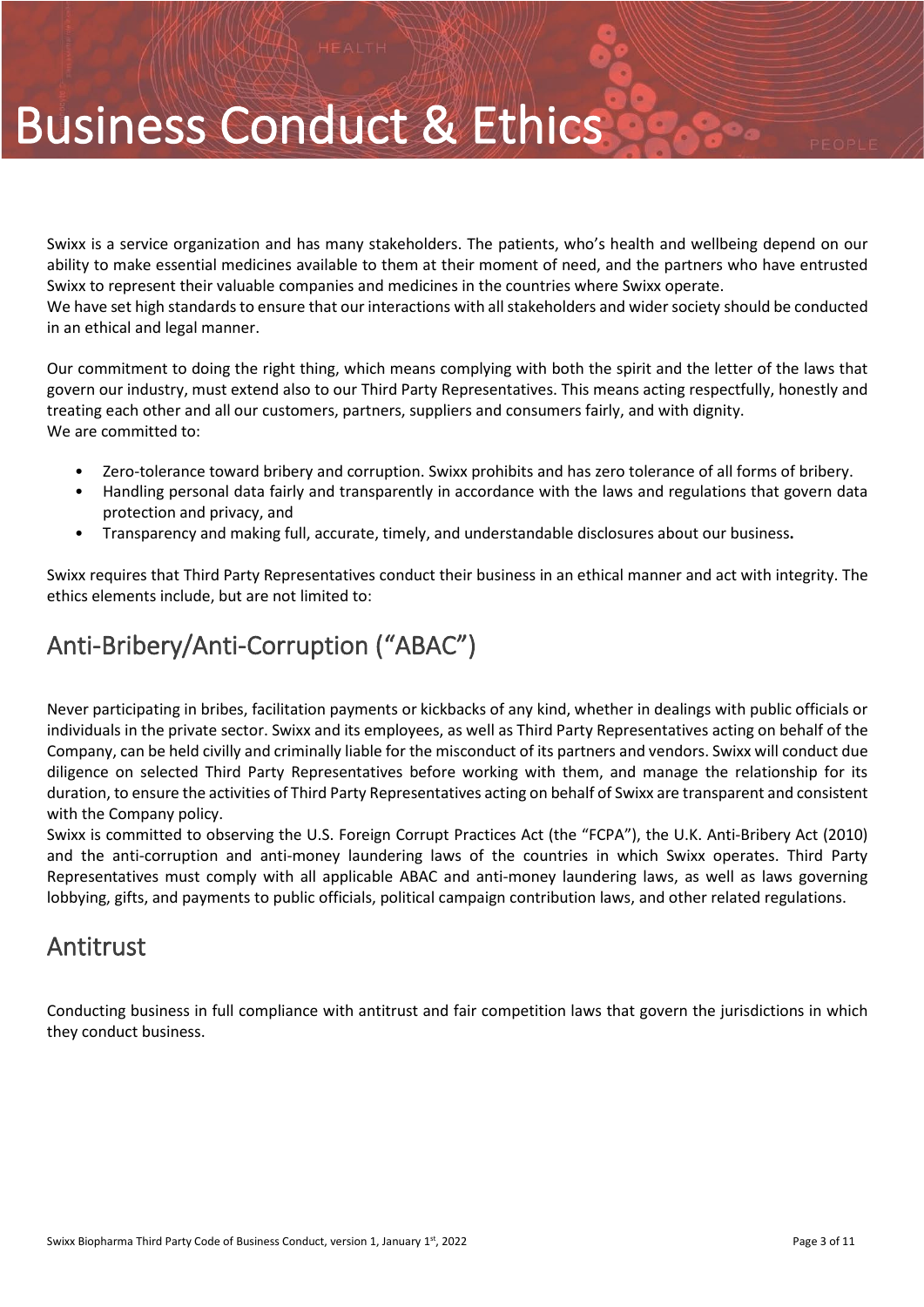### <span id="page-4-0"></span>Business and Financial Records

Honestly and accurately recording and reporting all business information and complying with all applicable laws regarding their completion and accuracy. Create, retain and dispose of business records in full compliance with all applicable legal and regulatory requirements. We expect Third Party Representatives to provide honest and accurate invoices. Invoices should be itemized, quote the purchase order number (where relevant), be supported by appropriate documentation and comply with all other requirements as set out in the relevant contract(s). Invoices may not be split to circumvent approval requirements.

# <span id="page-4-1"></span>**Confidentiality**

Never communicate externally, including in marketing presentations, anything about Swixx's prospects, performance, or policies without prior written approval from Swixx. Third Party Representatives must safeguard Swixx's confidential or proprietary information.

### <span id="page-4-2"></span>Intellectual Property

Comply with the intellectual property ownership rights of Swixx, as well as intellectual property rights of others including, but not limited to copyrights, patents, trademarks and trade secrets; manage the transfer of technology and know-how in a manner that protects intellectual property rights.

### <span id="page-4-3"></span>Marketing and Promotional Practices

Maintain only marketing and promotional materials and activities that conform to high ethical, medical, and scientific standards, and comply with all applicable laws and regulations. Promotional materials and activities that mention the products or services of Third Party Representatives must fairly and accurately represent those products and services. Use of Swixx's name, trademark and any representations of our products or services are prohibited unless written authorization has been provided by Swixx's legal department.

### <span id="page-4-4"></span>Data Privacy

Comply with all applicable privacy and data protection laws and regulations related to the collection, use, disclosure, destruction or otherwise processing of personal information. Third Party Representatives must have documented, implemented, and maintained a written information security and privacy program containing the appropriate administrative, technical and organizational measures, procedures, and other safeguards, appropriate to the size and complexity of the Third Party Representatives operations, the nature and scope of its activities, and the personal information involved, to protect personal information against accidental or unlawful destruction or accidental loss, alteration, unauthorized disclosure or access, and against all other forms of unlawful use or processing, including, but not limited to, unnecessary collection or further usage or processing. Third Party Representatives use, and disclosure of personally identifiable information must be limited to those purposes for which they are engaged by Swixx and as required by the law to ensure that individuals' privacy rights are protected. Personal information means any information relating to an identified or identifiable person.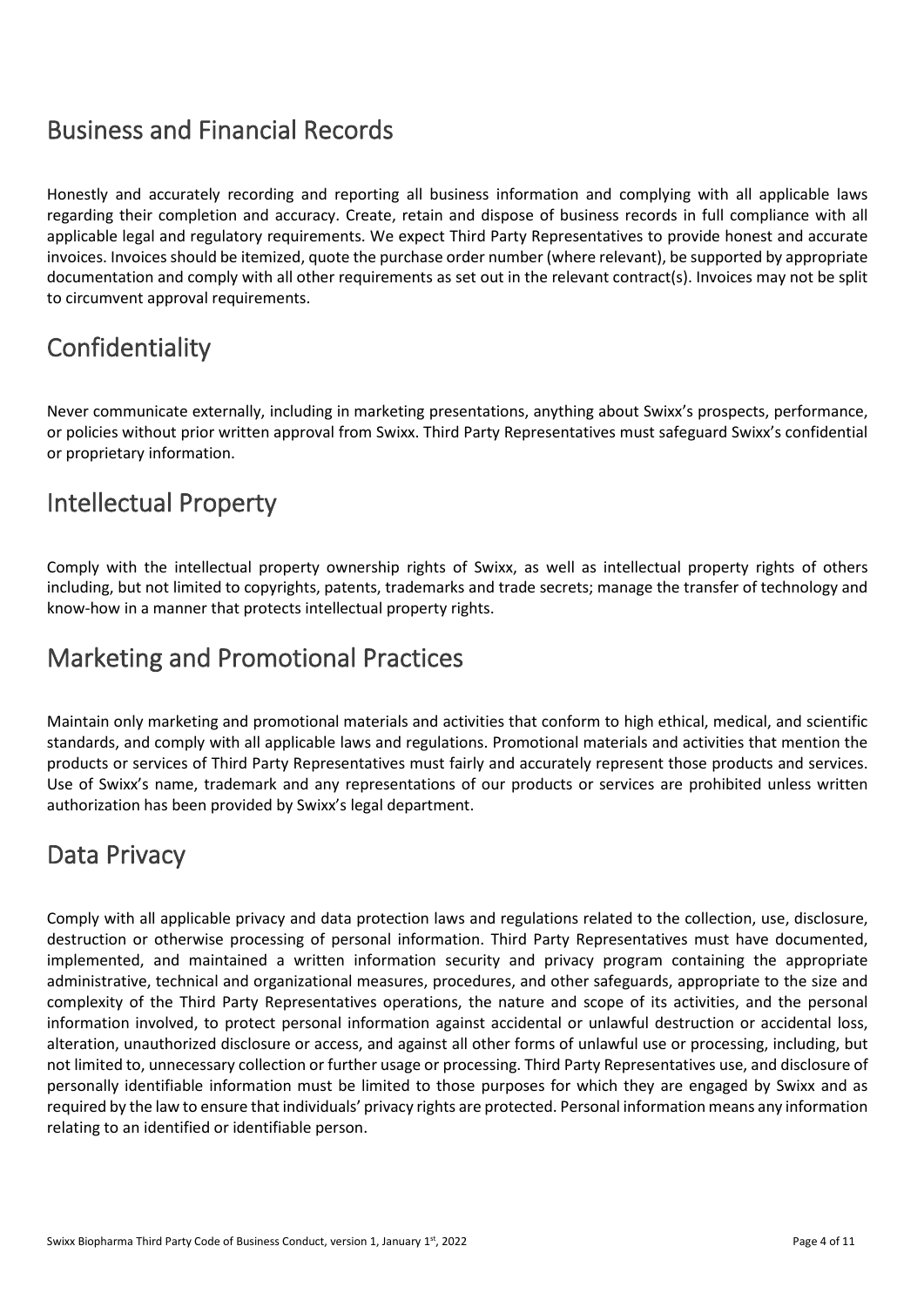### <span id="page-5-0"></span>Sub-contractors

Having a program in place to support compliance by their own suppliers and subcontractors (including but not limited to any intermediaries, agents, distributors or any other business partners) with the standards set forth in this Code.

### <span id="page-5-1"></span>Trade Sanctions, Export Controls and Competition

Complying with all competition and anti-trust laws applicable in the countries where the Third Party Representatives operates. Third Party Representatives must be committed to importing, exporting and engaging in all other forms of trade in a legal and ethical manner.

#### Trade Sanctions and Export Controls

Third Party Representatives shall identify and comply with applicable trade sanctions and export control laws, including but not limited to US, EU and Swiss trade sanctions laws.

#### Competition

Third Party Representatives shall:

- Only seek competitive advantage though lawful means and conduct their business consistent with fair and vigorous competition.
- Only engage in dialogue with competitors when there is a legitimate business reason to do so, and dialogue is such that it will not restrict competition (e.g. limited to public or non-commercial information).
- Not abuse their position, if it is dominant or has a monopoly, to exclude competitors or exploit customers.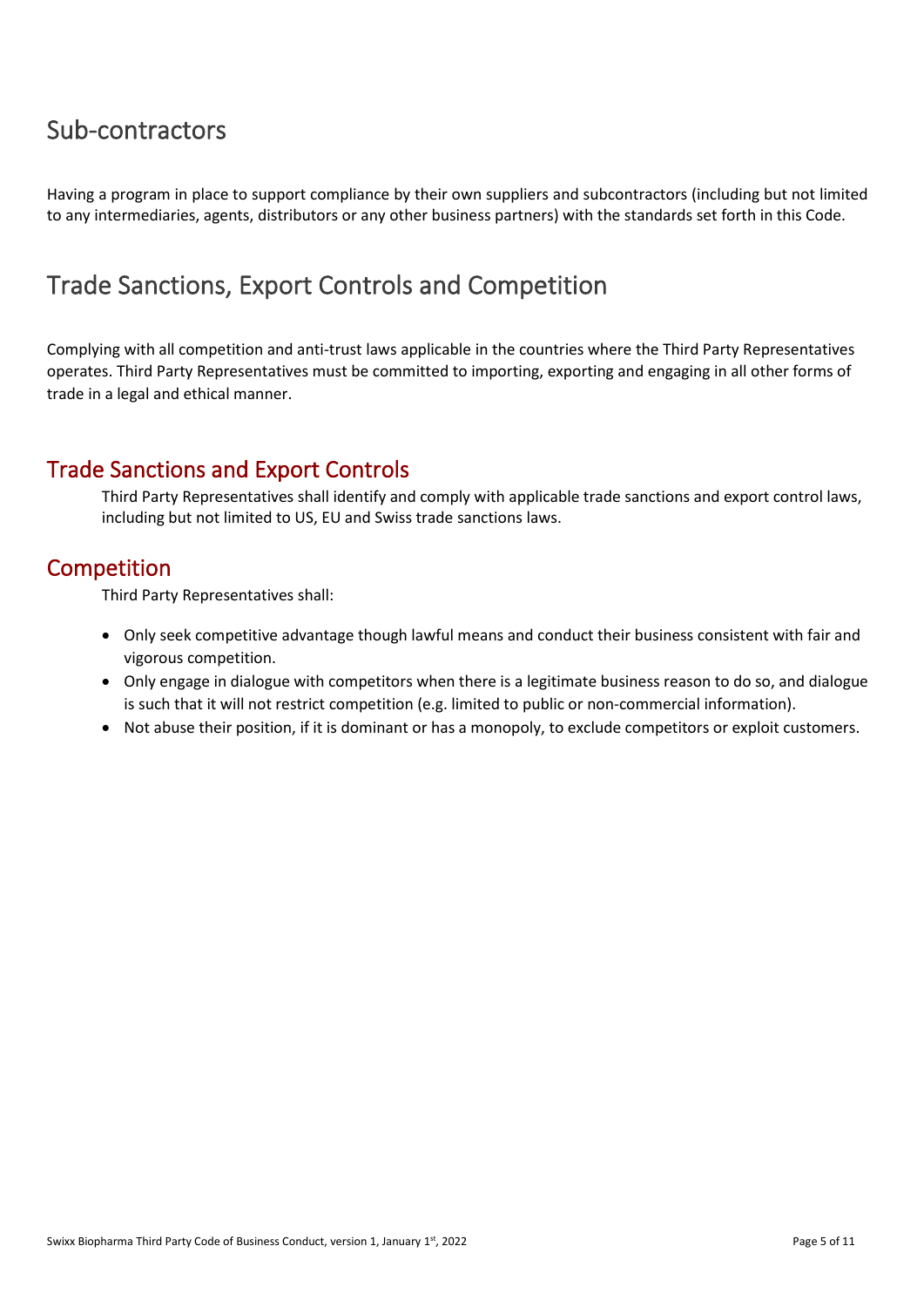# Quality Standards & Assurance

At Swixx, we believe that quality is for everyone. Swixx adheres to sound scientific and quality principles and ensures that these principles are reflected in all our operations. To uphold these principles, we comply with all applicable laws dealing with Good Manufacturing Practices (GMP), Good Pharmacovigilance Practice (GVP), Good Distribution Practices (GDP) and ISO requirements.

We are committed to:

- Delivering safe and effective products that meet or exceed the requirements of our patients and our customers,
- Complying with all applicable regulatory requirements,
- Operating a Quality Management System and improving our systems and processes,
- Ensuring the integrity of our data,
- Upholding our individual and collective accountability for quality.

Where applicable, Third Party Representatives supplying Swixx with materials or services must comply with the quality requirements as mutually agreed upon with Swixx. Third Party Representatives must ensure appropriate communication mechanisms between Swixx's Quality organization and Third Party Representatives ensure that materials and services supplied to Swixx comply with Swixx requirements and meet all applicable regulatory requirements. Third Party Representatives is expected to supply all aspects of the materials or services (e.g., labor, supervision, equipment, materials, supplies, licenses, permits, and all other requirements necessary to supply the materials or services) in compliance with this Code, and in accordance with the agreed-upon quality criteria and agreements executed between Third Party Representatives and Swixx.

Third Party Representatives shall have in place a quality management system to ensure that all materials and services supplied to Swixx conform to specified requirements and adhere to current quality guidelines and regulations (GxPs) as set forth in the European Health Authority requirements and other local regulations, where applicable.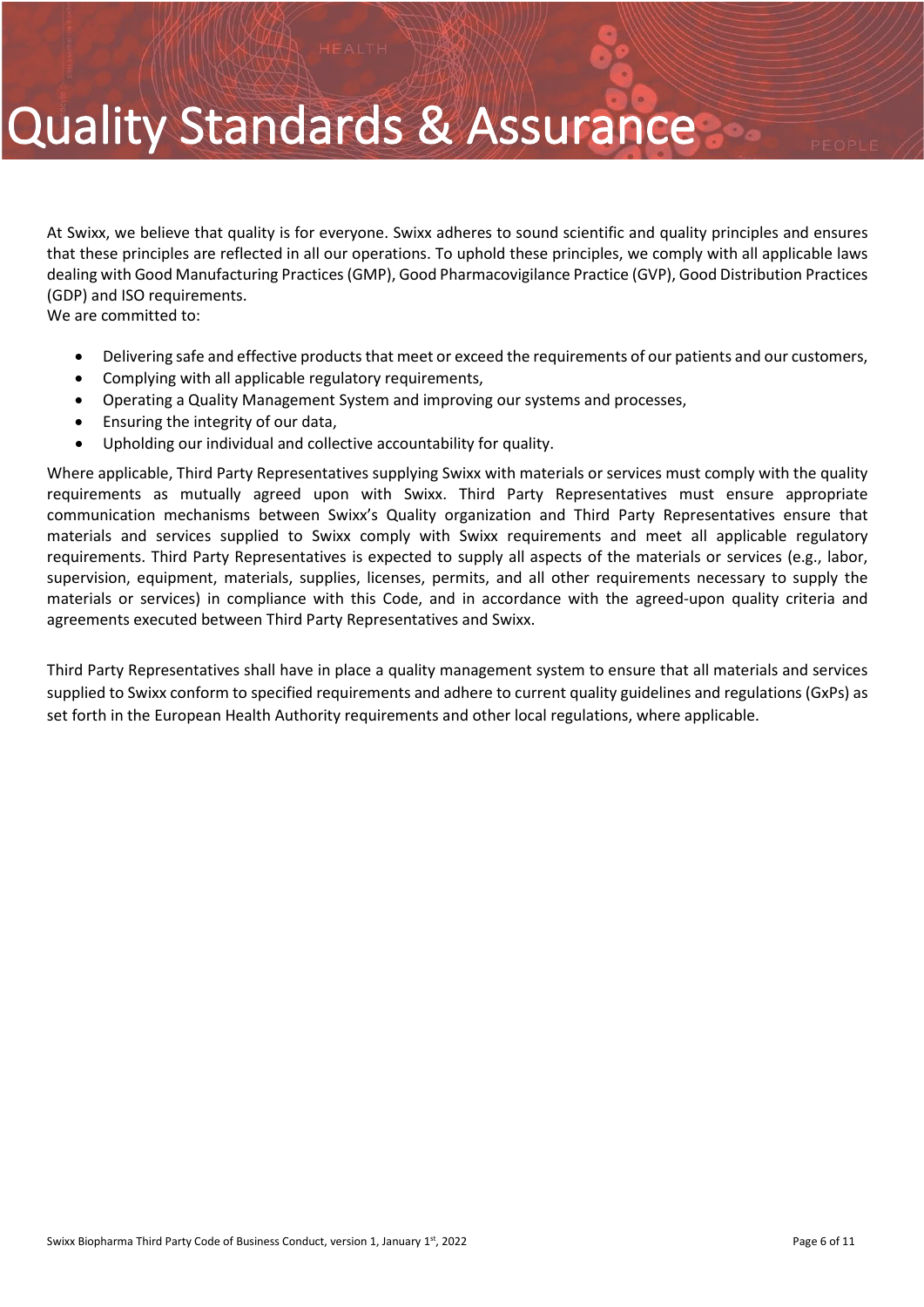# Labor Standards

Swixx expects its Third Party Representatives to treat their own employees fairly and in accordance with local laws, regulations and standards regarding labor and employment.

The labor standards include:

# <span id="page-7-0"></span>Freely Chosen Employment

Third Party Representatives shall not use forced labor, including, bonded, indentured or involuntary prison labor or engage in any form of slavery or human trafficking.

# <span id="page-7-1"></span>Child Labor and Young Workers

Third Party Representatives shall not use child labor. The employment of young workers below the age of 18 shall only occur in non-hazardous work and when young workers are above a country's legal age for employment, or the age established for completing compulsory education.

# <span id="page-7-2"></span>Anti-Slavery

Third Party Representatives shall not tolerate human trafficking or slavery and they are committed to act with integrity in all of their dealings and business interactions with any individual being Third Party Representative employees, consultants, and agents. The Third Party Representatives may not use misleading or fraudulent practices during the recruitment of employees and child labor may not be used in any part of their company or their suppliers.

# <span id="page-7-3"></span>Non-Discrimination and Fair Treatment

Third Party Representatives shall provide a workplace free of harassment and discrimination. Discrimination for reasons such as race, color, age, gender, sexual orientation, ethnicity, disability, religion, political affiliation, union membership or marital status is not tolerated. Third Party Representatives shall provide a workplace free of and no threat of harsh and inhumane treatment, including any sexual harassment, sexual abuse, corporal punishment, mental or physical coercion or verbal abuses of workers.

# <span id="page-7-4"></span>Wages, Benefits and Working Hours

Third Party Representatives shall remunerate and compensate its workers in accordance with the applicable wage laws, including minimum wages, overtime hours and mandated benefits. Third Party Representatives shall communicate with their workers the basis on which they are being compensated in a timely manner. Third Party Representatives are also expected to communicate with their workers whether overtime is required and the wages to be paid for such overtime.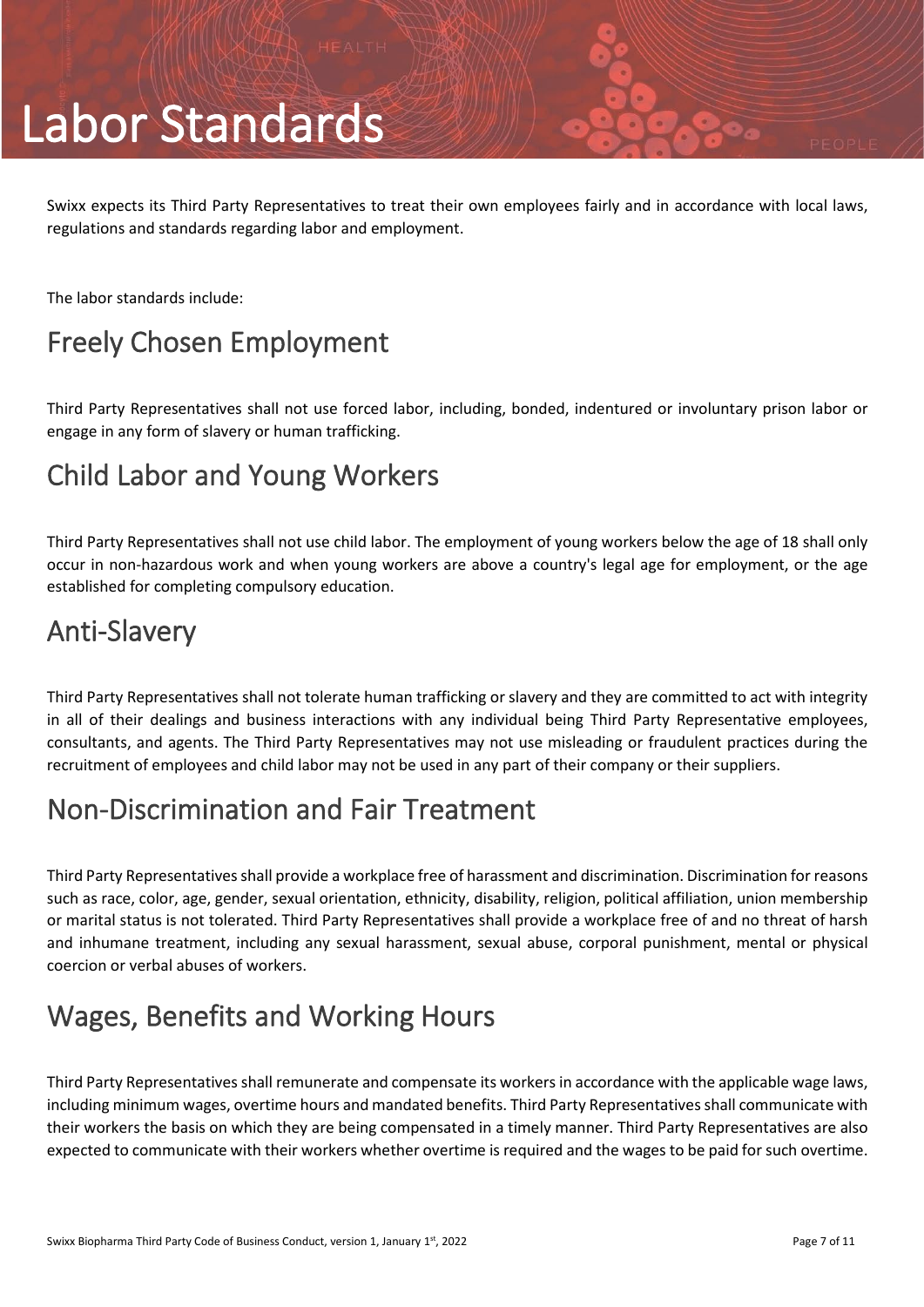# <span id="page-8-0"></span>Freedom of Association

Open communication and direct engagement with workers to resolve workplace and compensation issues is encouraged. Third Party Representatives shall respect the rights of workers, as set forth in local laws, to associate freely, join or not join labor unions, seek representation and join workers' councils. Workers shall be able to communicate openly with management regarding working conditions without threat of reprisal, intimidation or harassment.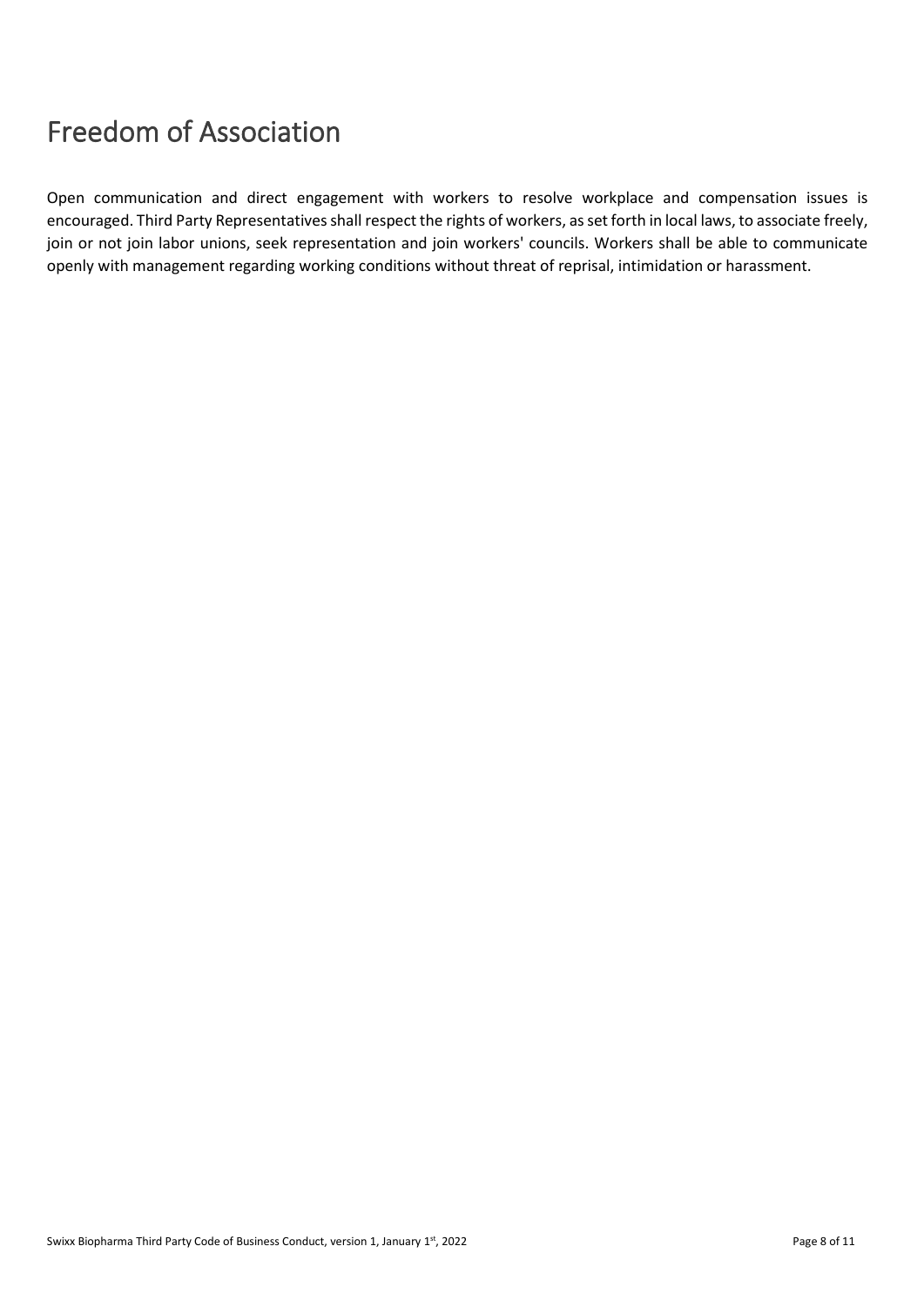# Health, Safety and Environment

Third Party Representatives shall comply with all applicable health programs and systems in place to provide workers with safety information relating to hazardous materials and education to protect them from potential hazards. Hazardous materials can include but are not limited to raw materials, isolated intermediates, products, solvents, cleaning agents, and wastes.

# <span id="page-9-0"></span>Protection of the Health and Safety of Workers

Third Party Representatives shall:

- Have programs and systems in place to provide workers with safety information relating to hazardous materials and education to protect them from potential hazards. Hazardous materials can include but are not limited to raw materials, isolated intermediates, products, solvents, cleaning agents, and wastes.
- Have systems and programs in place to identify both occupational and process hazards. They should quantify such hazards and define the risk levels appropriately and have programs and systems in place to prevent or mitigate these risks (e.g. catastrophic releases of chemicals, fumes, dust).
- Have systems and processes in place to protect workers from exposure to chemical, biological and physical hazards (including physically demanding tasks) in the workplace.
- Shall develop and distribute emergency plans across their facilities. TPRs should minimize the potential impact of any emergency by implementing suitable emergency plans and response procedures.

## <span id="page-9-1"></span>Environment

Third Party Representatives shall comply with all applicable environmental laws and regulations. All required environmental permits, licenses, information registrations and restrictions shall be obtained, and their operational and reporting requirements followed, specifically shall:

- Have processes and systems in place to conform to applicable environmental laws and regulations. Required environmental permits, licenses, information registrations and restrictions shall be obtained, and their operational and reporting requirements followed.
- Have processes and systems in place to ensure the safe handling, movement, storage, recycling, reuse, or management of waste. Any generation and disposal of waste, emissions to air and discharges to water, with the potential to adversely impact human health or the environment shall be appropriately minimized, properly managed, controlled and/or treated prior to release into the environment.
- Have processes and systems in place to prevent and mitigate accidental and diffusive spills and releases to the environment**.**
- Have processes and systems in place to optimize the use of all relevant resources sustainably, such as energy, water and materials.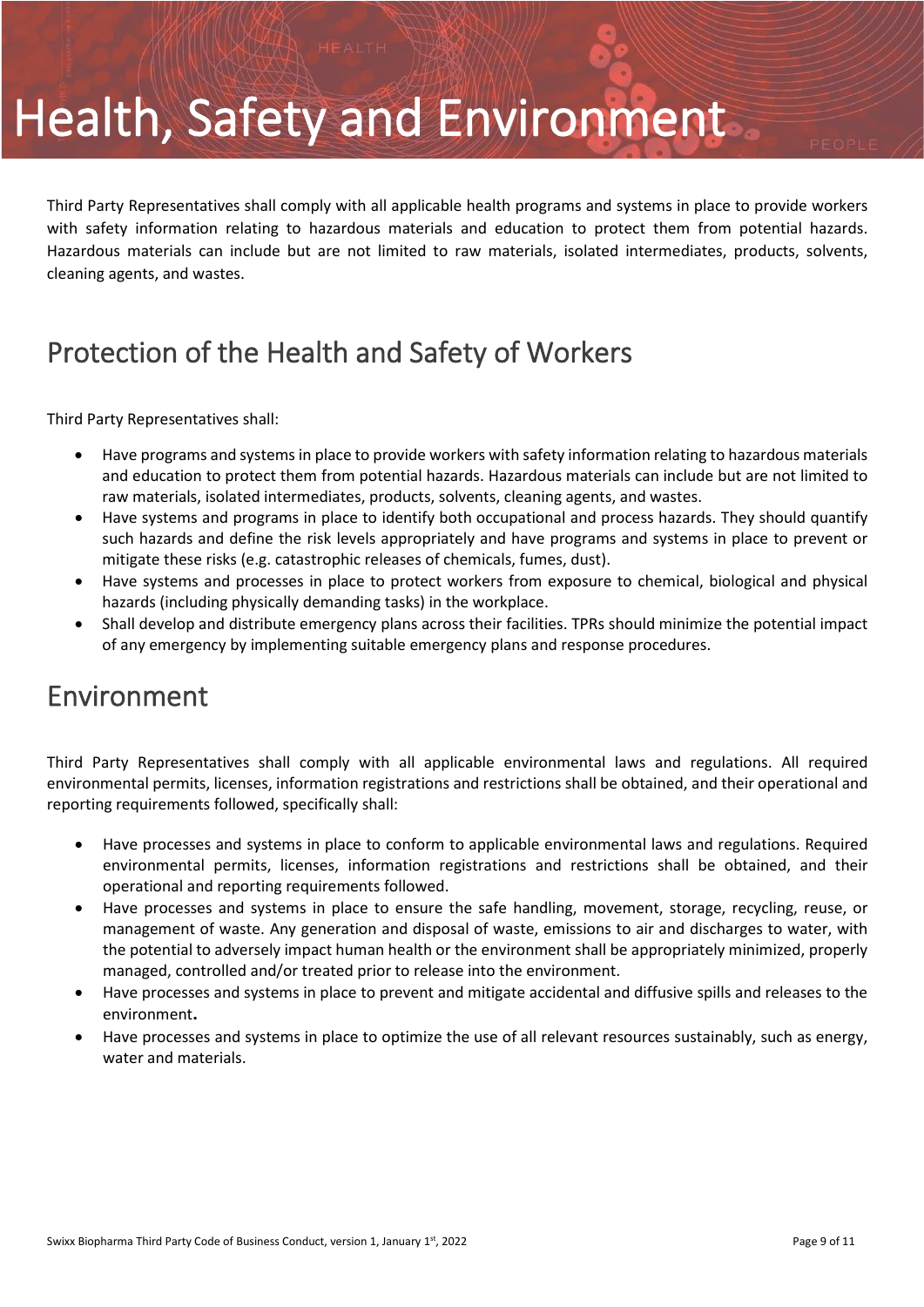# Management Systems

Third Party Representatives shall use management systems to facilitate continual improvement and compliance with the standards set forth in this Code. Elements of the management systems shall include the following:

- Third Party Representatives shall demonstrate commitment to the concepts described in this Code by allocating appropriate resources.
- Third Party Representatives shall identify and comply with applicable laws, regulations, standards and relevant customer requirements.
- Third Party Representatives shall have mechanisms to determine and manage risk in all areas addressed by this Code.
- Third Party Representatives do not sub-contract or otherwise engage with third parties on behalf of Swixx or represent Swixx to third parties, without the prior written consent of Swixx.
- Swixx may audit (or engage a third-party auditor to audit) the Third Party Representatives at any time upon reasonable prior notice, to ensure its compliance with the standards in the Code and to confirm all payments made by Swixx and to third parties. Supplemental audit provisions may also apply as agreed between the parties.
- Third Party Representatives shall maintain documentation necessary to demonstrate conformance with these standards and compliance with applicable regulations, such as:
	- Prepare and maintains books and records that document accurately and in reasonable detail all matters related to the Third Party Representative's business with Swixx, accounting for all payments made on behalf of Swixx, or out of funds provided by Swixx.
	- o "Off-the-books" accounts and false or deceptive entries in Third Party Representative's books and records are prohibited. All financial transactions must be documented, regularly reviewed and properly accounted for. A copy of this accounting is available to Swixx upon request.
	- o Ensure that all relevant internal financial controls and approval procedures are followed and that the retention and archive of books and records is consistent with the Third Party Representative's own standards and tax and other applicable laws and regulations. More specific record retention requirements may be agreed between the parties.
- Third Party Representatives shall educate their employees to make ethical decisions in compliance with laws, regulations and contract requirements. If required, Swixx has the right to train Third Party Representatives' employees working on behalf of Swixx.
- Third Party Representatives are expected to continually improve by setting performance objectives, executing implementation plans and taking necessary corrective actions for deficiencies identified by internal or external assessments, inspections and management reviews.